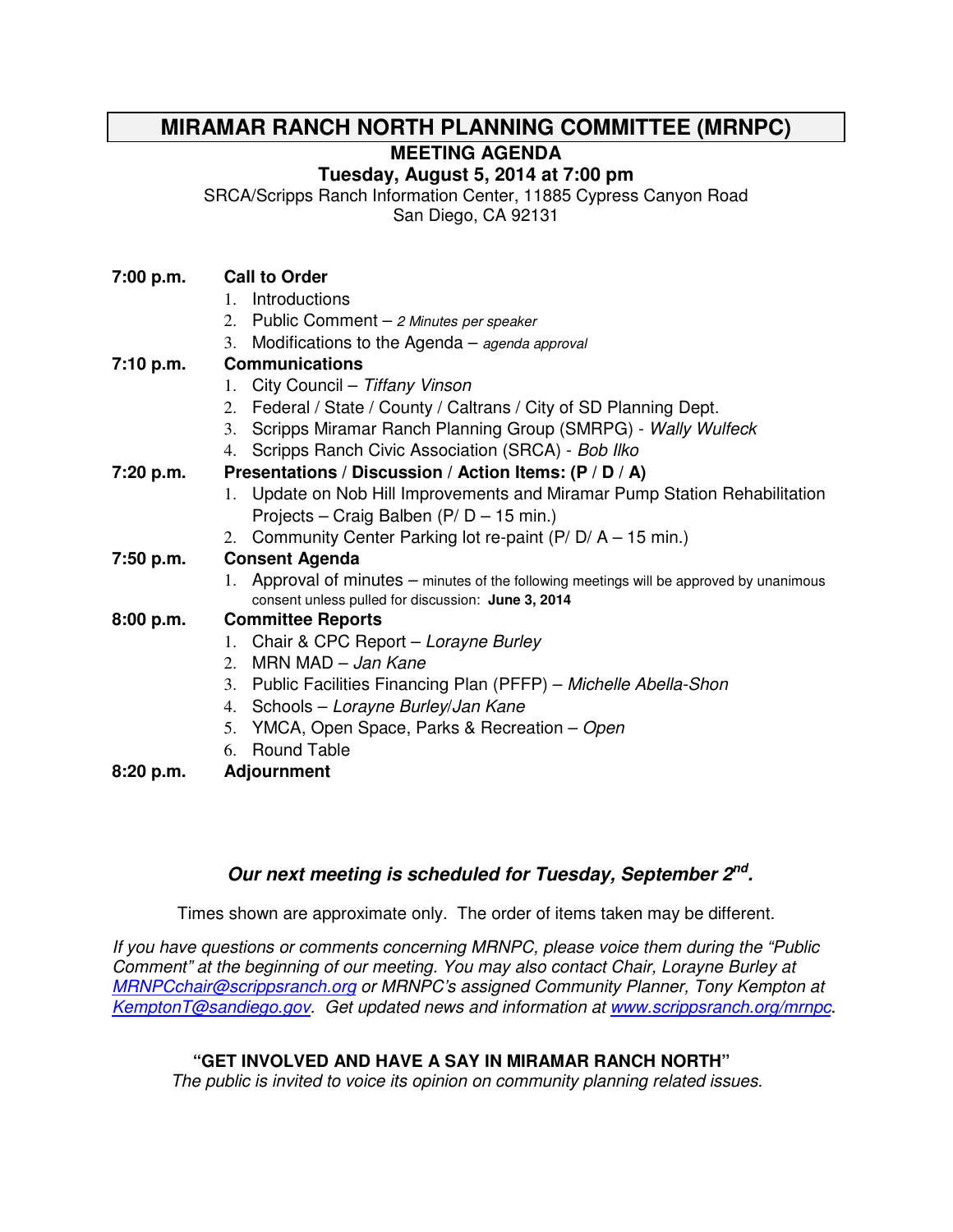## MRNPC Chair's Report for August 2014

#### Fellow MRNPC members,

On the agenda this month we only a few items:

(#1) Update on Nob Hill Improvements and Miramar Pump Station Rehabilitation Projects (D/P item) Craig Balben, SD County Water Authority, Public Affairs Representative will provide an update on the Water Authority's Nob Hill Improvements and Miramar Pump Station Rehabilitation Projects. Information on this project can be found at: http://www.sdcwa.org/nob-hill-pipeline-improvements.

#### Craig Balben contact info:

Public Affairs Representative San Diego County Water Authority 4677 Overland Avenue San Diego, California 92123 (858) 522-6726 Fax (858) 268-7841 cbalben@sdcwa.org www.sdcwa.org

### (#2) SRCA/SR Community Center parking lot re-paint (D/P/A item)

After 20 years, the community center parking lot needs adjustments to accommodate our senior residents in Scripps Ranch. The need for two additional ADA (American with Disabilities Act) spaces has been requested by the community. MRNPC can consider payment for the parking lot re-paint improvement from the MRN developer funds. I have received a quote (\$750.00) for the SR info Center parking lot re-paint from Casey Smith on July  $11^{th}$ , 2014. CAM Services has been recommended for the work.

On the Consent Agenda:

### Approval of June 3, 2014 minutes

The minutes will be circulated among the members as a PDF document prior to the meeting via email. An opportunity to request corrections will be made in the meeting. Should no such requests be made, the Chair will deem the minutes adopted by unanimous consent.

In other matters:

### 1. MedImpact/ Sudberry / Watermark Project

MRNPC continues to receive project updates and is working with the developer to monitor and implement the proposed traffic improvements. Tom Meissner attended a meeting with the developer, city traffic engineers and community members on July 7<sup>th</sup> to discuss the request for a raised median break on Scripps Highlands Drive (SHD). At this time, the request for a median break on SHD has not been approved by the City.

### 2. Administration News

(a) MRNPC meets eight times during the year. The 2014 meeting schedule is: January-Dark, Feb, March, April-Dark, May, June, July-Dark, Aug, Sept, Oct-Dark, Nov, Dec.

(b) Minutes – we are looking for volunteers to help with scribing the meeting minutes.

(c) New member elections – Tom Ward – on hold until September  $2^{nd}$  meeting.

(d) Training Workshops – several of the MRN members (Jan, Tom, Bob, George, Lorayne) attended the Monday, June 30<sup>th</sup> training on "What to Know When Reviewing Projects/Public Projects."

If you were unable to attend and are interested in the presentation the URL to the slideshow is as follows: http://www.sandiego.gov/planning/community/pdf/cow/pp063014.pdf.

The next workshop is:

September 30, 2014 – Advanced CEQA Training Location: 9192 Topaz Way, Kearny Mesa Time: 6:00 p.m. - 8:00 p.m.